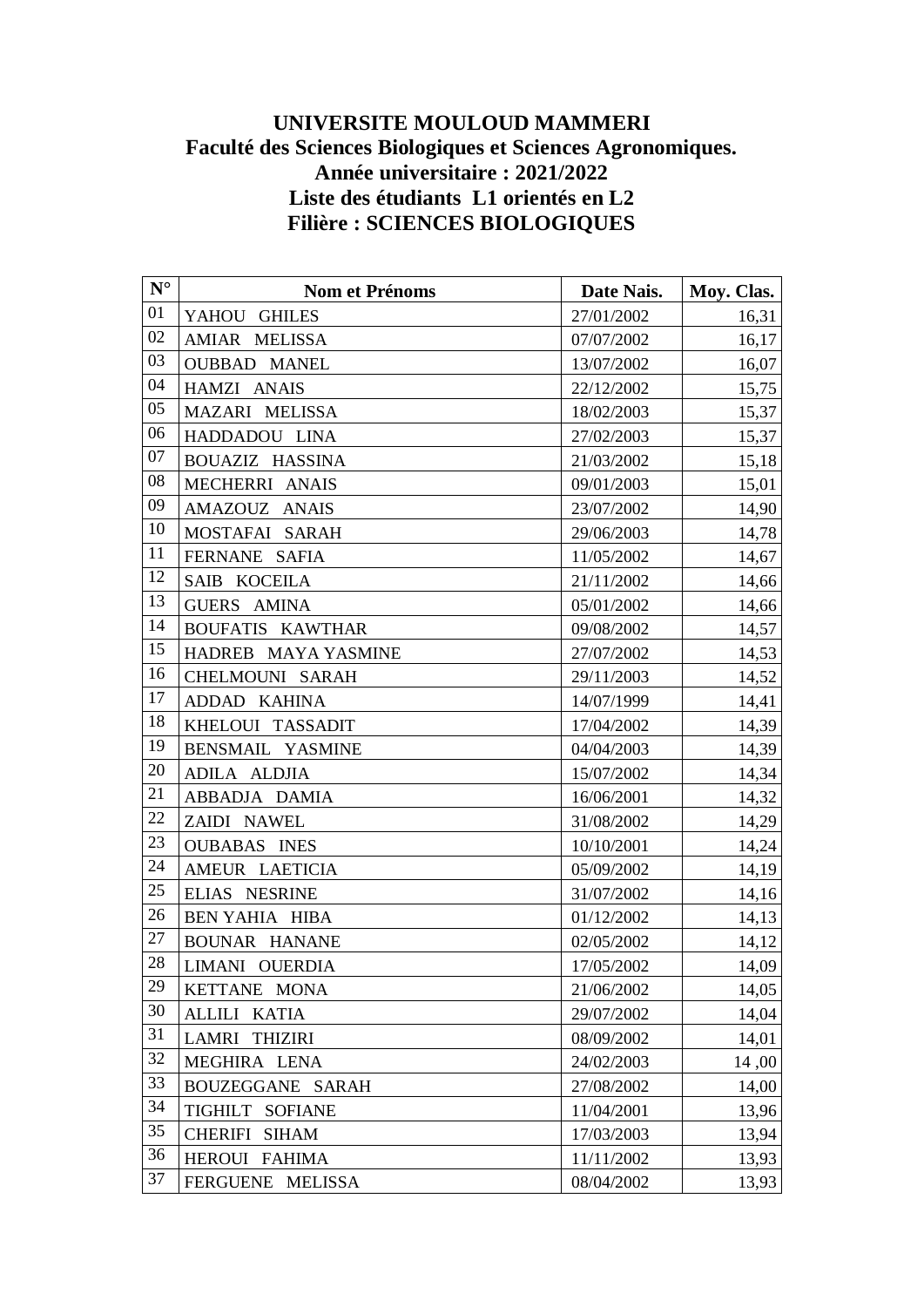| 38     | HADDAK LYSA                     | 31/07/2002 | 13,88 |
|--------|---------------------------------|------------|-------|
| 39     | <b>BELAICHA SARAH</b>           | 25/01/2002 | 13,87 |
| 40     | <b>OUMAMMAR ZAHRA</b>           | 27/12/2000 | 13,86 |
| 41     | SADOK SALIHA                    | 08/08/2001 | 13,85 |
| 42     | MEHANI LYNDA                    | 20/02/2002 | 13,82 |
| 43     | TIZGUINE THANINA                | 11/07/2002 | 13,75 |
| 44     | <b>BILEM AMEL</b>               | 05/02/2003 | 13,75 |
| 45     | RAIAH LYNA                      | 23/05/2001 | 13,73 |
| 46     | HADJ MOUSSA NADIA               | 20/03/2002 | 13,72 |
| 47     | MAIDI RAYAN                     | 28/01/2002 | 13,71 |
| 48     | HAMMOUDI LITICIA                | 02/11/2002 | 13,71 |
| 49     | BERKANI NESRINE                 | 25/08/2002 | 13,71 |
| 50     | <b>BEN IDIR SARAH</b>           | 10/05/2001 | 13,71 |
| 51     | LARBI ANAIS                     | 23/11/2002 | 13,67 |
| 52     | MAHFOUF MEHDI                   | 27/08/1998 | 13,64 |
| 53     | AMOKRANE CELIA                  | 07/08/2002 | 13,63 |
| 54     | AIT ALI YAHIA MELISSA           | 23/11/2001 | 13,63 |
| 55     | SAIDOUN SID ALI                 | 04/02/2002 | 13,62 |
| 56     | ASSOUS NASSIM                   | 14/01/2003 | 13,61 |
| 57     | BERKANI WISSAM                  | 15/04/2002 | 13,59 |
| 58     | KABECHE SIHAM                   | 09/08/2001 | 13,57 |
| 59     | CHENDER LINA                    | 26/10/2002 | 13,56 |
| 60     | ZIDANI SALIM                    | 26/08/2001 | 13,54 |
| 61     | KAOUANE PRISCILLA HAMAMA KARINA | 26/05/2002 | 13,54 |
| 62     | KEBAILI NABILA                  | 06/04/2002 | 13,53 |
| 63     | MENOUER RACHID ASSYREM          | 27/07/2002 | 13,51 |
| 64     | FEKRAOUI CELIA                  | 13/11/2001 | 13,51 |
| 65     | LARRAS SALIMA                   | 07/08/2002 | 13,47 |
| 66     | ABDOUS LYNDA                    | 13/10/2002 | 13,46 |
| 67     | <b>BEN SADOK AMINA</b>          | 09/03/2002 | 13,45 |
| 68     | KHEDDACHE ASMA                  | 27/12/2002 | 13,44 |
| 69     | STITI SYPHAX                    | 16/10/2001 | 13,42 |
| 70     | SABRI FATMA ZOHRA               | 21/02/2003 | 13,39 |
| 71     | BENKANOUN ALDJIA                | 04/02/1998 | 13,39 |
| 72     | <b>MEHADDENE</b><br>AMINA       | 20/02/2002 | 13,38 |
| 73     | <b>BABACI HAYET</b>             | 25/12/2000 | 13,37 |
| 74     | KHETTAOUI FATMA                 | 04/06/2002 | 13,36 |
| $75\,$ | AZOUZ IKRAM                     | 23/01/2001 | 13,35 |
| 76     | MASSOUT NESRINE                 | 23/10/2002 | 13,34 |
| 77     | <b>BENDIF CELINA</b>            | 04/05/2002 | 13,34 |
| 78     | AMI SAADA FARIDA                | 10/06/2002 | 13,33 |
| 79     | BOUKHATA DYNA                   | 30/10/2002 | 13,30 |
| 80     | <b>BOUALI YOUCEF</b>            | 24/10/2002 | 13,30 |
| 81     | OUARTI MAISSA                   | 24/11/2001 | 13,29 |
| 82     | <b>KERRAD</b><br><b>DALIA</b>   | 30/03/2002 | 13,28 |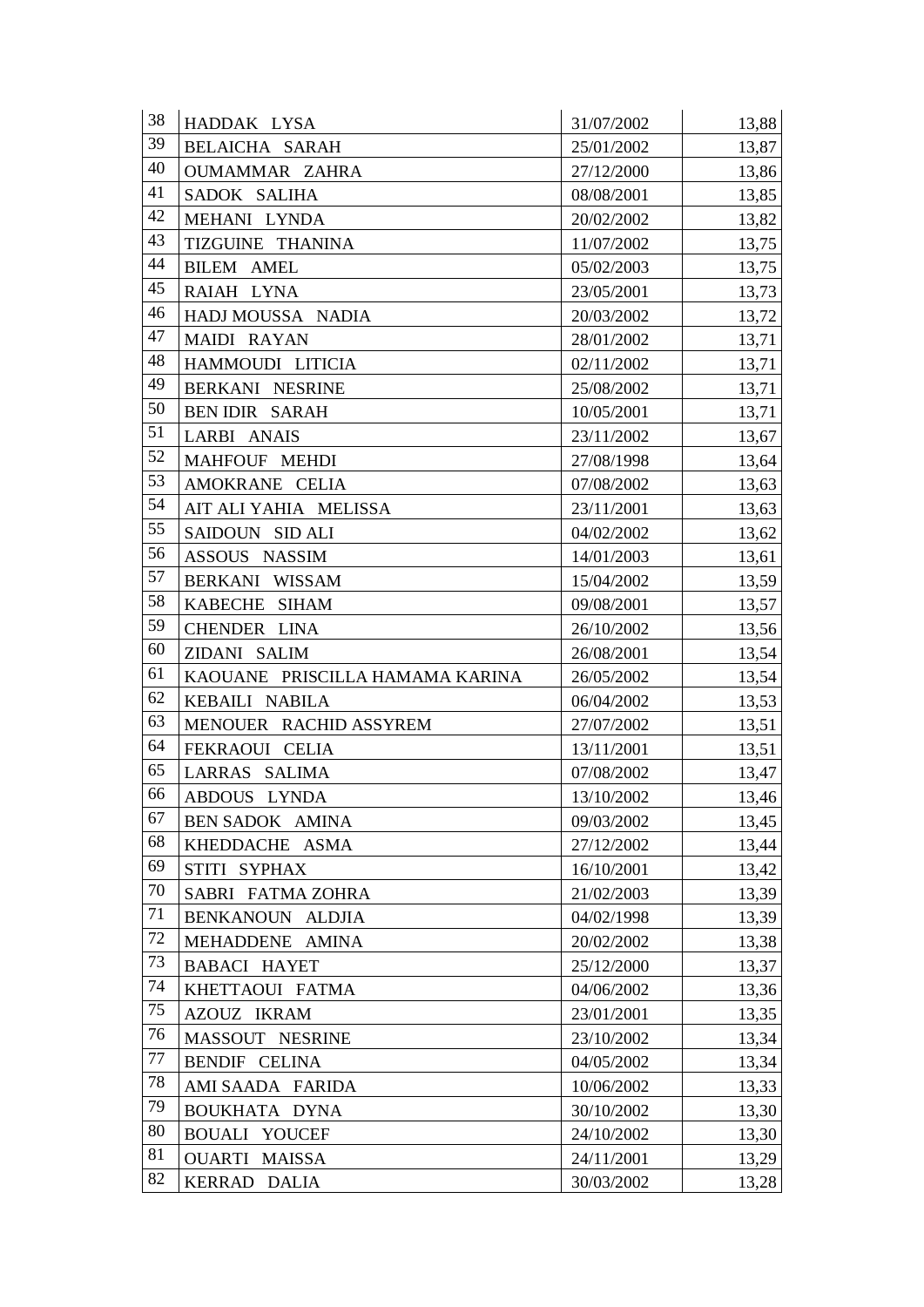| 83  | KADRI LILIA                         | 14/09/2002 | 13,28 |
|-----|-------------------------------------|------------|-------|
| 84  | RAMDANE REZIKA                      | 17/06/2002 | 13,27 |
| 85  | <b>BEN KAROUN SAMIA</b>             | 05/03/2002 | 13,27 |
| 86  | <b>OUMALOU LIZA</b>                 | 04/09/2002 | 13,26 |
| 87  | MESSAOUI THANINA                    | 22/10/2002 | 13,26 |
| 88  | AMLIK AHLAM                         | 04/04/2002 | 13,25 |
| 89  | MEDJBER FERROUDJA                   | 28/02/2002 | 13,18 |
| 90  | CHABANE DIANA                       | 21/09/2002 | 13,17 |
| 91  | <b>OUZZIR NAFISSA</b>               | 28/01/1984 | 13,14 |
| 92  | AMMARKHODJA IBTISSAM                | 10/04/2002 | 13,14 |
| 93  | BOUAKAZ LYNDA                       | 27/04/2002 | 13,13 |
| 94  | HAMMAMI LYNDA                       | 23/06/2002 | 13,12 |
| 95  | <b>BOUCHAAL MELINA</b>              | 13/11/2003 | 13,11 |
| 96  | AMIR FATMA                          | 21/01/2001 | 13,11 |
| 97  | SAIT YASMINE                        | 02/10/2002 | 13,10 |
| 98  | MEKKI AHLEME                        | 23/05/2002 | 13,08 |
| 99  | MAIACHE SAMIA                       | 16/05/2002 | 13,05 |
| 100 | <b>BOUMGHAR TILLELI</b>             | 24/01/2002 | 13,05 |
| 101 | ARBADJI ASMA                        | 06/05/2003 | 13,03 |
| 102 | MEZZIL LYDIA                        | 02/08/2002 | 13,02 |
| 103 | MELBOUCI TERKIA                     | 05/03/1999 | 13,02 |
| 104 | CHEKIR LEILA                        | 22/11/2002 | 13,02 |
| 105 | MAZARI BILLAL                       | 07/01/2001 | 13,00 |
| 106 | CHERCHEM SAMIA                      | 07/04/2002 | 13,00 |
| 107 | CHEBRINE MALIKA                     | 08/11/2002 | 13,00 |
| 108 | CHABANE MASSINISSA                  | 26/09/2002 | 13,00 |
| 109 | AMROUCHE MOHAMED AMINE              | 09/11/2001 | 12,99 |
| 110 | TEBAKH IMANE                        | 13/07/2002 | 12,97 |
| 111 | ADJAZ SIHAM                         | 16/11/2002 | 12,97 |
| 112 | MEKACHER FARAH                      | 16/06/2002 | 12,95 |
| 113 | CHEBIL LAETICIA                     | 06/11/2002 | 12,94 |
| 114 | MEFTAH KENZA                        | 27/12/2002 | 12,91 |
| 115 | HADJ ALI MELISSA                    | 16/04/2002 | 12,91 |
| 116 | BERKAL BOUSSAD                      | 20/12/1999 | 12,91 |
| 117 | <b>KHEBERE</b><br><b>MASSINISSA</b> | 20/12/2002 | 12,90 |
| 118 | BERDOUS KHAOULA                     | 04/07/2002 | 12,90 |
| 119 | KHATIR AHMED                        | 28/07/2002 | 12,88 |
| 120 | DAHMOUN YOUCEF SAID                 | 30/06/2002 | 12,88 |
| 121 | FENEK LIZA                          | 12/01/2003 | 12,86 |
| 122 | MACHER LISA                         | 30/12/2002 | 12,83 |
| 123 | <b>AOUAM EMILIA</b>                 | 14/05/2002 | 12,81 |
| 124 | <b>FERNANE</b><br><b>DEHBIA</b>     | 16/12/2002 | 12,78 |
| 125 | BENAOUDIA SAMIRA                    | 06/09/2002 | 12,78 |
| 126 | AMEZIANE CELINE                     | 16/04/2003 | 12,78 |
| 127 | <b>GUERMAH LILIA</b>                | 25/04/2002 | 12,76 |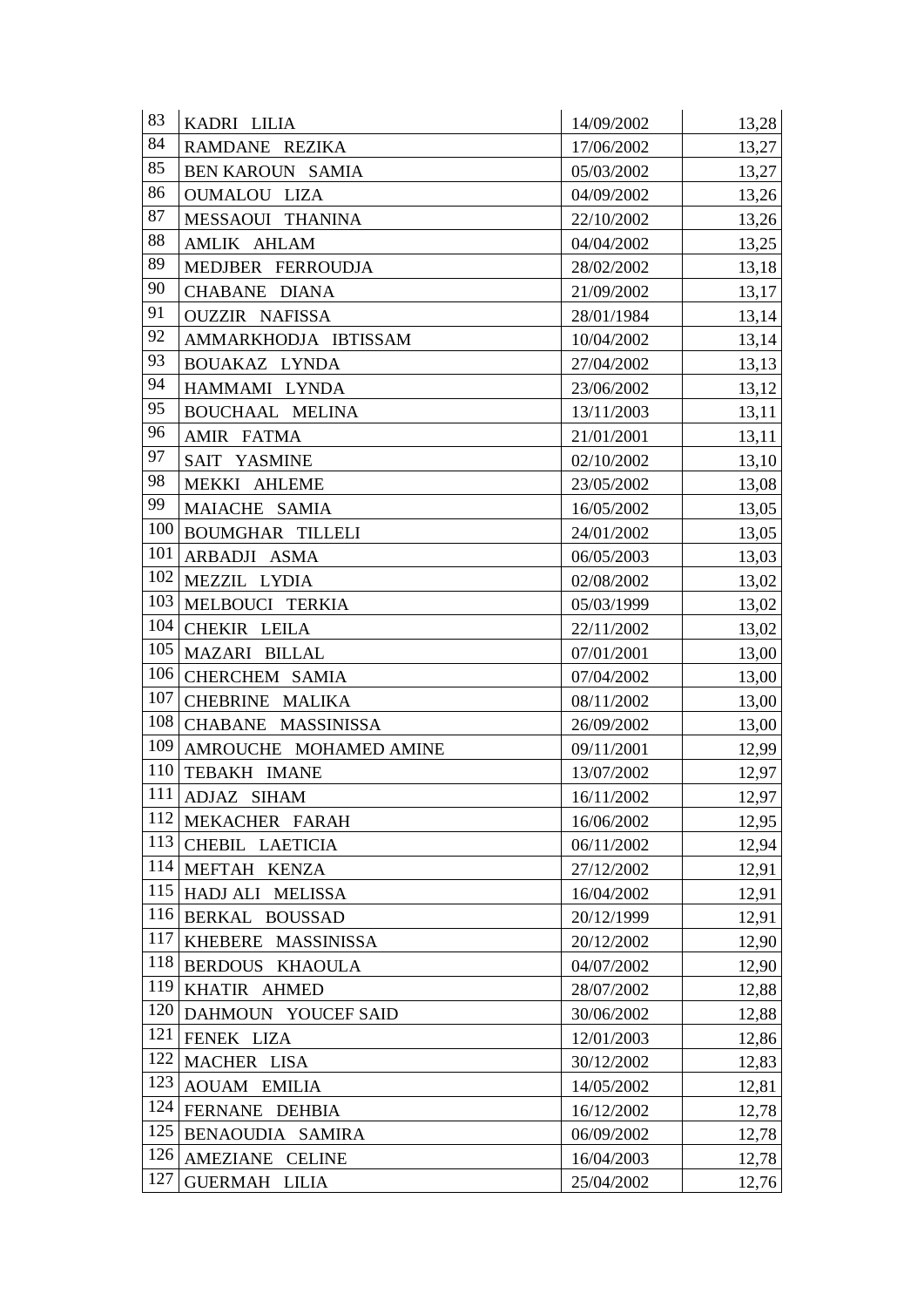| 128 | ALMANSBA ANIA           | 12/11/2002 | 12,75 |
|-----|-------------------------|------------|-------|
| 129 | OUMMAD KENZA            | 22/06/2002 | 12,74 |
| 130 | MAAKNI LAMARA           | 27/01/2003 | 12,74 |
| 131 | HAMEL LINA              | 25/02/2003 | 12,73 |
| 132 | CHELLABI SOFIANE        | 16/05/2003 | 12,73 |
| 133 | AMRANE MELIZA           | 03/06/2002 | 12,73 |
| 134 | OULD MATOUK KARIMA      | 27/06/2002 | 12,72 |
| 135 | <b>IRENE LYDIA</b>      | 13/02/2002 | 12,71 |
| 136 | <b>OUALI SARAH</b>      | 30/06/2002 | 12,70 |
| 137 | MEHAREB EVA             | 20/01/2003 | 12,70 |
| 138 | <b>INGRACHEN MERIEM</b> | 16/03/2002 | 12,70 |
| 139 | <b>BOUKACEM LISA</b>    | 03/06/2002 | 12,70 |
| 140 | AMAZOUZ CYRIA           | 02/12/2002 | 12,68 |
| 141 | CHIBANE RAYANE          | 11/06/2003 | 12,67 |
| 142 | MEFTAH YASMINE          | 25/11/2002 | 12,66 |
| 143 | <b>KESSI FARIAL</b>     | 02/07/2002 | 12,63 |
| 144 | <b>OUDDANE KATIA</b>    | 20/09/2001 | 12,61 |
| 145 | HAMITOUCHE TINHINANE    | 30/09/2002 | 12,60 |
| 146 | MEZINE DALIA            | 05/06/2002 | 12,59 |
| 147 | <b>BOUSSOUM ROSA</b>    | 17/09/2002 | 12,59 |
| 148 | AMAROUCHE ANAIS         | 14/05/2002 | 12,59 |
| 149 | ABIDI OUIZA             | 17/09/2002 | 12,59 |
| 150 | <b>LALOUI SARAH</b>     | 05/06/2003 | 12,55 |
| 151 | <b>GUELMA HASSIBA</b>   | 19/11/2002 | 12,53 |
| 152 | SAIDI HANANE            | 19/10/2001 | 12,52 |
| 153 | MAHMOUD ROSA            | 06/06/2003 | 12,52 |
| 154 | DALOU RADIA             | 19/11/1996 | 12,50 |
| 155 | DEHAM REZAK             | 10/03/2002 | 12,49 |
| 156 | BENZIA NASSIMA          | 08/11/2001 | 12,49 |
| 157 | ADEM KATIA              | 08/07/2002 | 12,47 |
| 158 | MEZIAINI KATIA          | 08/03/2002 | 12,46 |
| 159 | <b>BOUMGHAR AYA</b>     | 15/02/2003 | 12,46 |
| 160 | ZENNOUCHE MELISSA       | 22/12/2002 | 12,45 |
| 161 | YAKOUBI LYDIA           | 21/11/2002 | 12,45 |
| 162 | MESSAD LILIA            | 24/06/2002 | 12,44 |
| 163 | CHIBANI RADIA           | 06/07/2002 | 12,44 |
| 164 | NEHLIL ALDJIA           | 13/02/2002 | 12,43 |
| 165 | GOUMGHAR RYMA           | 11/08/2001 | 12,40 |
| 166 | OUKIDJA KATHIA          | 04/12/2002 | 12,39 |
| 167 | ABERRANE TINHINEN       | 29/04/2002 | 12,39 |
| 168 | HAMDIDOUCHE LISSIA      | 08/11/2002 | 12,38 |
| 169 | CHABA ELYCIA            | 11/11/2002 | 12,38 |
| 170 | AMMOUCHE CELINA         | 02/01/2002 | 12,38 |
| 171 | NAIB ALYCIA             | 09/04/2003 | 12,35 |
| 172 | BERRIANI FATMA          | 06/07/2002 | 12,34 |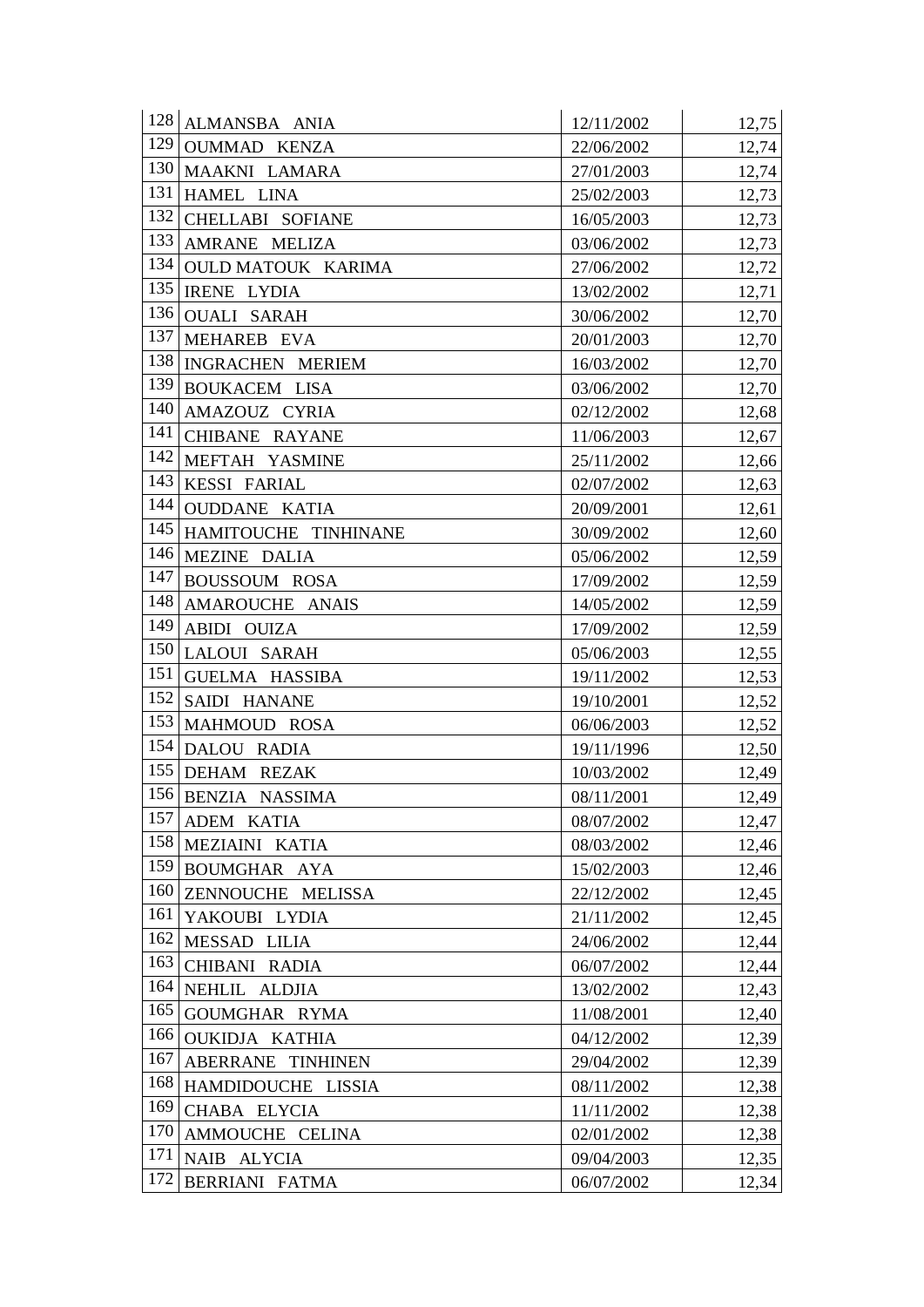| 173 | ANICHE LOUBNA              | 29/12/2001 | 12,34 |
|-----|----------------------------|------------|-------|
| 174 | SADI SIPHAX                | 29/07/2001 | 12,32 |
| 175 | HAFRAD RYMA                | 29/01/2002 | 12,32 |
| 176 | <b>BANDOU ASMA</b>         | 13/04/2003 | 12,32 |
| 177 | HACHEMI LYLIA              | 07/01/2002 | 12,31 |
| 178 | AOUGAR NARIMANE            | 15/12/2002 | 12,31 |
| 179 | ALLOUACHE CYLIA            | 08/08/2002 | 12,31 |
| 180 | LOUANI THIZIRI             | 02/01/2002 | 12,30 |
| 181 | <b>OUCHEBBOUK HANANE</b>   | 18/12/2002 | 12,27 |
| 182 | BOUHAMAM SARAH             | 24/02/2002 | 12,27 |
| 183 | SI AHMED AMINA             | 10/09/2001 | 12,25 |
| 184 | AMRANE KOCEILA             | 11/09/2001 | 12,25 |
| 185 | <b>OUBAKOUK BILAL</b>      | 11/10/2002 | 12,22 |
| 186 | <b>BELLOUNIS REZKI</b>     | 17/07/2001 | 12,22 |
| 187 | <b>OULD SLIMANE FATIMA</b> | 20/02/2002 | 12,21 |
| 188 | LOUNICI OUSSAMA            | 25/05/2001 | 12,21 |
| 189 | CHAMI NAWAL                | 23/09/2002 | 12,21 |
| 190 | HADJ AHMED FERIEL          | 19/09/2001 | 12,20 |
| 191 | LOUZAI CHANEZ              | 26/08/2002 | 12,19 |
| 192 | HABIB KENZA                | 04/06/2002 | 12,18 |
| 193 | MERZOUKI FEDHA             | 14/07/2002 | 12,17 |
| 194 | RAMDANI FATIMA             | 31/01/2003 | 12,16 |
| 195 | BENTAHA CYLIA              | 30/05/2002 | 12,16 |
| 196 | ARKOUB YASMINE             | 04/03/2003 | 12,16 |
| 197 | TAGRI TERKIA               | 29/03/2002 | 12,14 |
| 198 | SIZIANI IMENE              | 30/07/2002 | 12,14 |
| 199 | SAHNOUNE LYSA              | 19/09/2002 | 12,14 |
| 200 | KHALFAOUI NASSIMA          | 03/12/2002 | 12,14 |
| 201 | FEKIR HASSINA              | 16/10/2003 | 12,14 |
| 203 | BENLALA BAYA               | 17/03/2003 | 12,14 |
| 203 | SAIDI LOUBNA               | 06/09/2002 | 12,12 |
| 204 | <b>OUKHALED YANIS</b>      | 23/05/2002 | 12,12 |
| 205 | ANNICHE IKRAM              | 28/10/2002 | 12,09 |
| 206 | SADOUN YASMINE             | 14/08/2002 | 12,08 |
| 207 | NAIT HOCINE HAYET          | 24/06/2002 | 12,08 |
| 208 | AMROUS LIZA                | 23/10/2002 | 12,08 |
| 209 | MOUSSAOUI LYNDA            | 13/08/2002 | 12,07 |
| 210 | DJEDID DANA                | 27/07/2002 | 12,07 |
| 211 | AIT KACI DALIA             | 04/09/2002 | 12,06 |
| 212 | AIT DJOUDI OUFELLA NOUARA  | 28/08/2002 | 12,06 |
| 213 | NAIT KACI AMEL             | 26/05/2002 | 12,05 |
| 214 | LOUNIS SARA                | 25/05/2002 | 12,04 |
| 215 | KHERROUB LIZA              | 17/07/2001 | 12,04 |
| 216 | DAHMANE SONIA              | 20/12/2000 | 12,03 |
| 217 | AMELLAL DJAMILA            | 27/11/2000 | 12,03 |